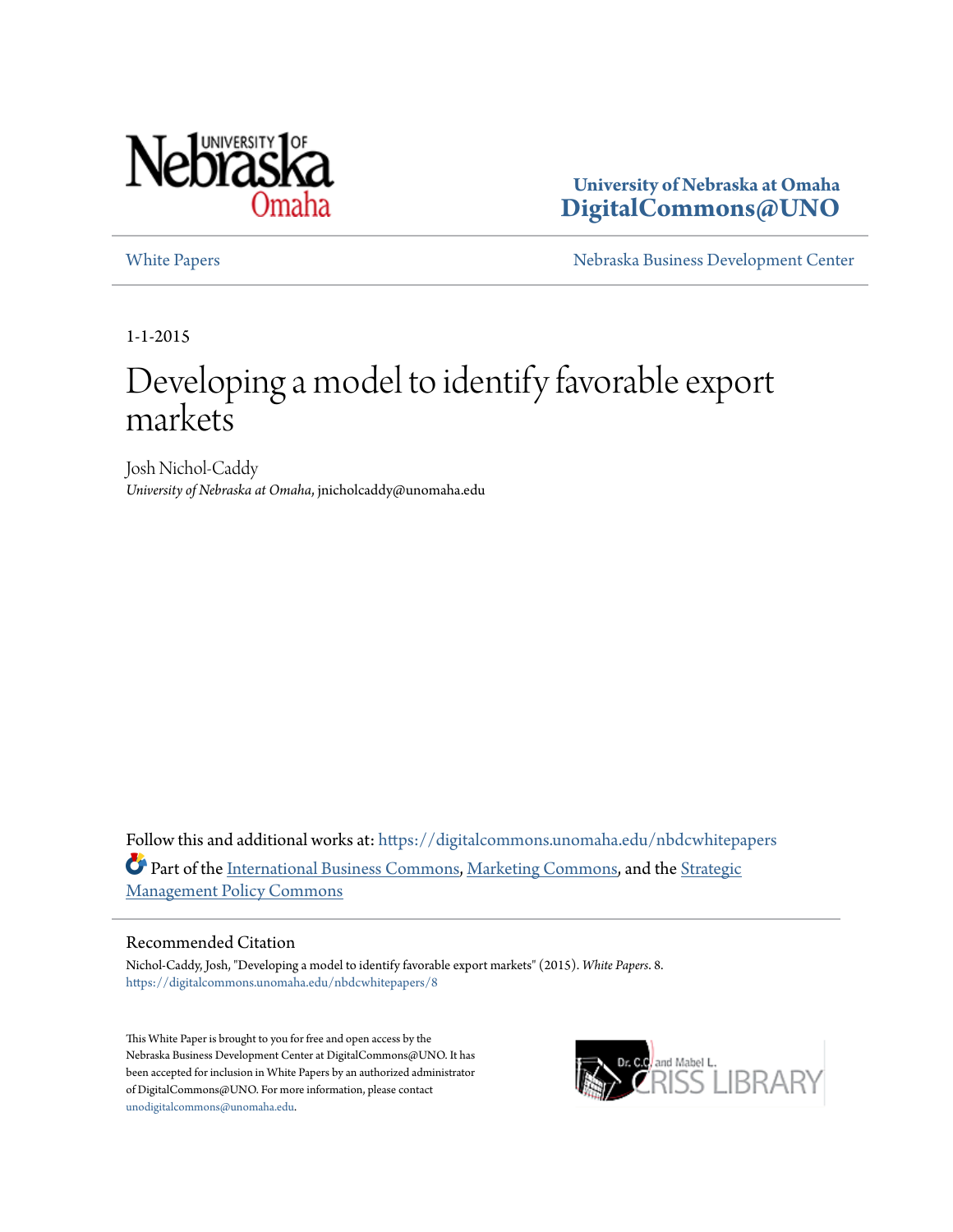PUBLICATION OF THE NEBRASKA BUSINESS DEVELOPMENT CENTER



# **Developing a model to identify favorable export markets**

NBDC often works with small businesses that recognize the opportunity to go global. Yet the majority of small businesses export to no more than two markets, mostly to Canada.

But it's a big world out there.

Small business owners often need help figuring out where to dedicate time and resources. Market research can help them identify consumers in other countries that might need exactly what they're selling.

This paper details how to survey global demand. The process can be broken into four steps<sup>1</sup>:

- 1. Identify indicators
- 2. Gather and normalize relevant data
- 3. Weight normalized values with a demand function that produces a score
- 4. Scrutinize the markets that scored highest

Hops<sup>2</sup> can be used to demonstrate the process.

#### STEP 1 — IDENTIFY INDICATORS

Start with general information, such as Gross Domestic Product (GDP) and population. Such broad indicators eliminate economies and markets clearly too small to meaningfully import.

Next come indicators of the industry to which hops is a critical input. This takes into account countries where beer production represents a significant segment of the economy. The Czech Republic, for example, has a much smaller GDP as well as a tiny population compared to China. The size of the Czech Republic's beer industry, however, is comparable to China's and therefore more valuable to that country relative to its overall economy.

<sup>1</sup> This process is based on guidelines detailed in *The Global Entrepreneur*, 3rd Edition by James F. Foley; *Marketing Research*, 10th Edition by Carl McDaniel and Roger Gates

<sup>2</sup> Hops are relatively simple because they are one of only four inputs in beer. (The other inputs are water, barley, and yeast.) Hops are not used for much else, so the agricultural product corresponds directly to countries' output of beer.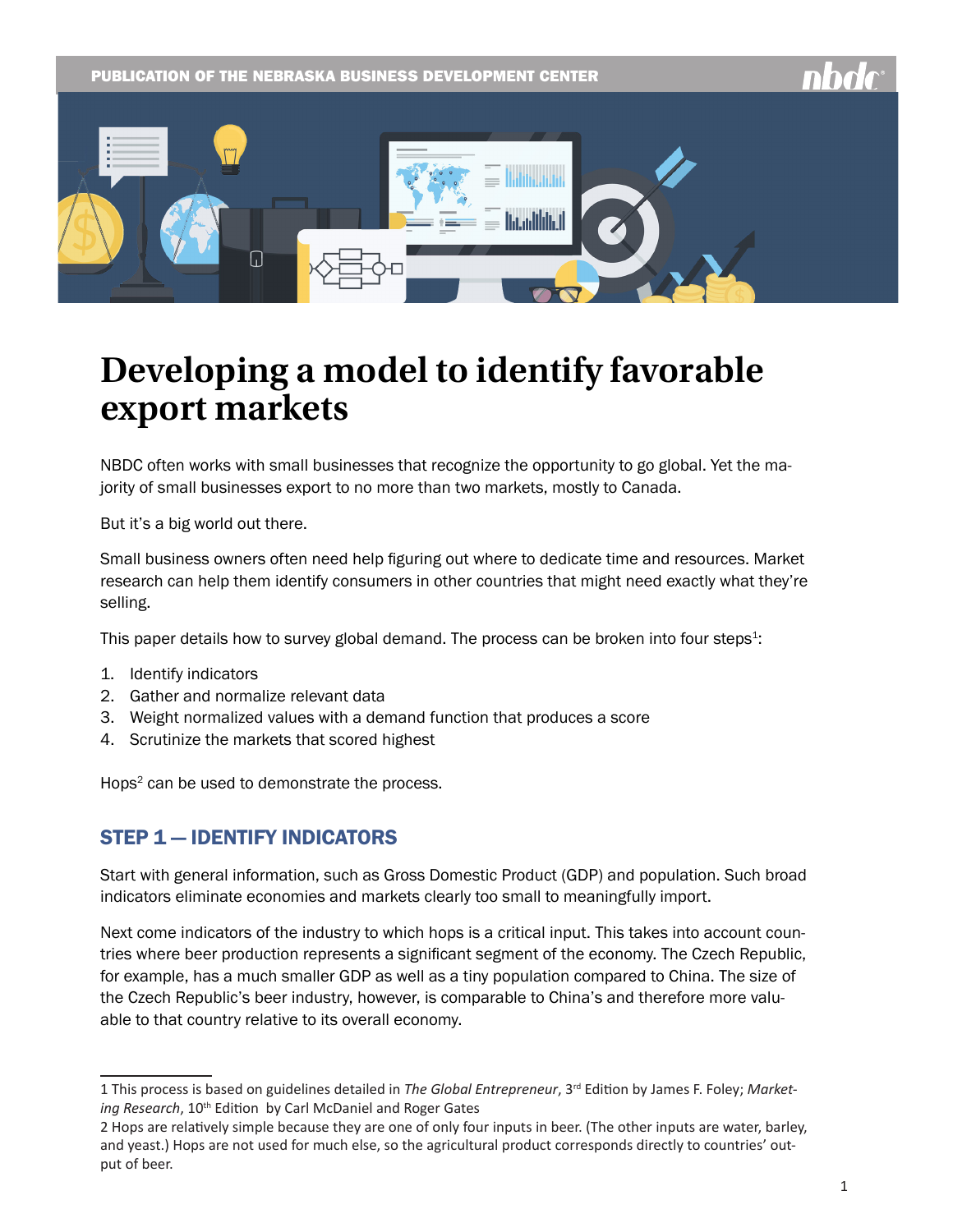Finally, include indicators that involve hops production and supply. As an agricultural product, hops statistics<sup>3</sup> are tracked by a number of international organizations.

Create a spreadsheet with a column of countries as well as columns for each of the indicators.

| <b>Country</b> | GDP<br>(billions) | <b>Population</b><br>(millions) | <b>Beer Production</b><br>(million gallons) | <b>Hops Pellets Production</b><br>(million kilograms) |
|----------------|-------------------|---------------------------------|---------------------------------------------|-------------------------------------------------------|
| Argentina      |                   |                                 |                                             |                                                       |
| Belgium        |                   |                                 |                                             |                                                       |
| India          |                   |                                 |                                             |                                                       |

### STEP 2 — GATHER AND NORMALIZE RELEVANT DATA

GDP and population information is readily available from sources like World Bank and the United Nations' Comtrade.4

Data about the amount<sup>5</sup> of beer imports and exports by country are available through Comtrade, and trade associations track countries' domestic production.

Data about hops production can be found at FAOStat, the statistics division of the U.N.'s Food and Agriculture Organization. Data about the amount of hops countries import and export are also available through Comtrade and other relevant trade organizations.

Some information will not be available, especially as a data set. If data is non-existent or spotty for an indicator, consider eliminating that column from the analysis. Identify another indicator that might capture the same underlying phenomenon and try to find that data. For example, per capita consumption of craft beer would be data unavailable for most markets, but per capita consumption of beer would be available and reflect the same pattern among consumers.<sup>6</sup> If certain countries lack data, do not insert 0s or information from other sources.<sup>7</sup> Those countries might need to be eliminated from the analysis. $8$ 

| <b>Country</b> | <b>GDP</b><br><b>Population</b><br>(billions)<br>(millions) |         | <b>Beer Production</b><br>(million gallons) | <b>Hops Pellets Production</b><br>(million kilograms) |  |
|----------------|-------------------------------------------------------------|---------|---------------------------------------------|-------------------------------------------------------|--|
| Argentina      | \$622                                                       | 41.8    | L.86                                        | .249 I                                                |  |
| Belgium        | \$524                                                       | l1.2    | L.80                                        | .813 I                                                |  |
| India          | \$1,861                                                     | 1,267.4 | 1.99                                        | 293                                                   |  |

<sup>3</sup> including production as well as the amount that is imported and exported.

<sup>4</sup> These organizations use different methodologies to obtain their GDP figures, for example, but their results are more-orless the same.

<sup>5</sup> in kilograms.

<sup>6</sup> Countries where consumers generally drink a lot of beer also would tend to be countries where consumers drink a lot of craft beer.

<sup>7</sup> Zeroes suggest nothing, rather than "not available," and sets a false minimum that might not reflect reality. And data from other sources might not be credible and methods will differ that make values non-comparable.

<sup>8</sup> Those countries might have robust beer industries in need of hops, but another study is required to discover that. This approach could help identify countries that lack information and focus primary research efforts.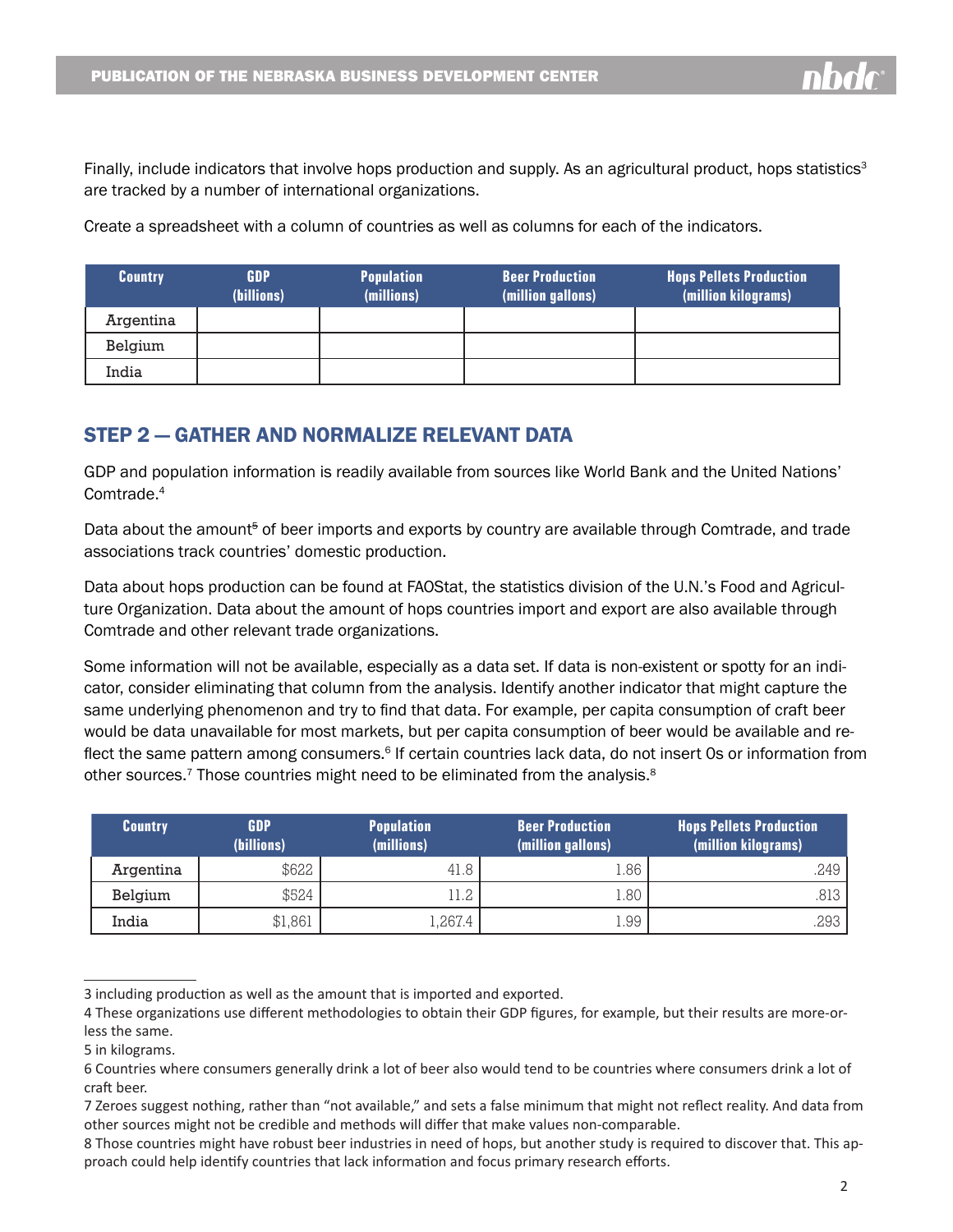Because the data have different units (gallons and kilograms) and scales (billions and million), they must be normalized to allow for comparison across columns and among countries. In short: Normalization adjusts values measured on different scales to a common scale.

This can be done various ways,<sup>9</sup> but feature scaling transforms every value in the data set to a number between 0 and 1. The equation is (x-minimum value in the column)/(maximum value in the column-minimum value in the column).

| <b>Country</b> | <b>GDP</b> (billions) | <b>Population (millions)</b> | <b>Beer Production</b><br>(million gallons) | <b>Hops Pellets Production</b><br>(million kilograms) |  |
|----------------|-----------------------|------------------------------|---------------------------------------------|-------------------------------------------------------|--|
| Argentina      | .073                  | .033                         | .315                                        |                                                       |  |
| Belgium        |                       |                              |                                             |                                                       |  |
| India          |                       |                              |                                             | .519                                                  |  |

Already that provides some clarity.

Although 30.6 million people would seem to make Argentina a much bigger country than Belgium, such a difference is dwarfed when compared to the population of India. Thus the populations of Argentina and Belgium are more similar to each other than either is to the population of India.

Among these three countries,<sup>10</sup> Belgium produces relatively more hops and relatively less beer.<sup>11</sup> Therefore, as a potential importer of hops, it appears less attractive than India, which produces relatively more beer and relatively fewer hops. (The same is true for Argentina, on a smaller scale.)

# STEP 3 — WEIGHT NORMALIZED VALUES WITH A DEMAND FUNCTION THAT PRODUCES A SCORE

Of course, not all indicators are created equal. GDP and population, though informative, do not seem as influential to the decision about where to export as the difference in production of a critical input and output.

The result is the following function:

Score =  $5*GDP + 5*Population + (10*Beer production - 10*Hops pellets production)$ 

The equation assigns smaller coefficients to indicators deemed less influential and larger coefficients to indicators deemed more influential. The function also subtracts the value for hops pellets production because countries that produce large amounts of hops pellets are unlikely to import them.

A perfect score would be 20, for the country with the largest GDP, population, and beer production and smallest amount of hops pellets production.

Applying the coefficients to the normalized data and plugging them into the formula results in the following values and scores.

<sup>9</sup> Standard scores and percentages represent other methods that are commonly used.

<sup>10</sup> based solely on the numbers.

<sup>11</sup> The analysis changes significantly when more than three countries are used.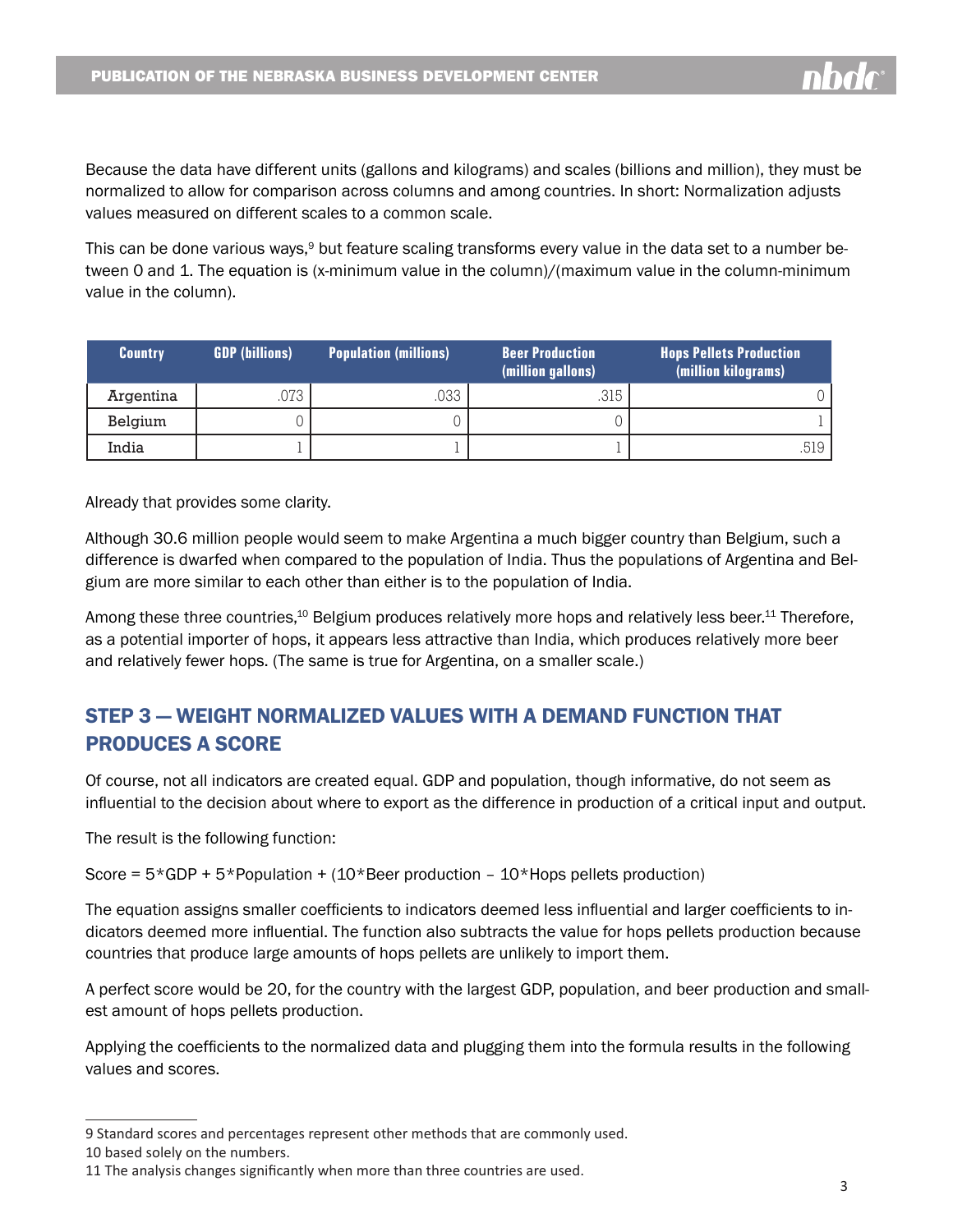| <b>Country</b> | <b>Weighted GDP</b><br>(billions) | Weighted<br><b>Population</b><br>(millions) | <b>Weighted Beer Production</b><br>(million gallons) | <b>Weighted Hops Pellets</b><br><b>Production</b><br>(million kilograms) | <b>Score</b> |
|----------------|-----------------------------------|---------------------------------------------|------------------------------------------------------|--------------------------------------------------------------------------|--------------|
| Argentina      | .365                              | .165                                        | 3.15                                                 |                                                                          | 3.68         |
| Belgium        |                                   |                                             |                                                      | 10                                                                       | $-10$        |
| India          | 5                                 | 5                                           | 10                                                   | 5.19                                                                     | 14.81        |

The score means nothing, except as a means of ranking the markets according to the function above. India is the clear winner. Argentina remains a contender, and Belgium could be eliminated from further consideration. 12

### STEP 4 — SCRUTINIZE THE MARKETS THAT SCORED HIGHEST

Ask whether the results make sense. Try adjusting the weights. If that leads to wild changes in how countries stack up, the coefficients have too much influence on their scores.

But no matter how robust, equations do not make business decisions. There are many factors that cannot be quantified and normalized.

India, for example, might levy significant tariffs on hops imports<sup>13</sup> or a salesperson might have an existing relationship with a craft brewery in Argentina. Also, because of the limited sample size of the example, Belgium was an outlier and achieved the lowest possible score. (It performs much better with a more exhaustive list of countries and indicators.)

This process provides a starting point, a systematic way for small-business exporters to think beyond Canada but not be overwhelmed by the world of possibilities.

Businesses now operate in an environment of Big Data. Much of it is free, but it takes work to discern the signal from the noise. The steps provided — as well as a consultant from NBDC — can help do that.

<sup>12</sup> Again, Belgium performed much better when more countries and indicators were included in the analysis.

<sup>13</sup> This might explain why India imports relatively fewer hops despite producing relatively more beer than the other countries in the analysis.